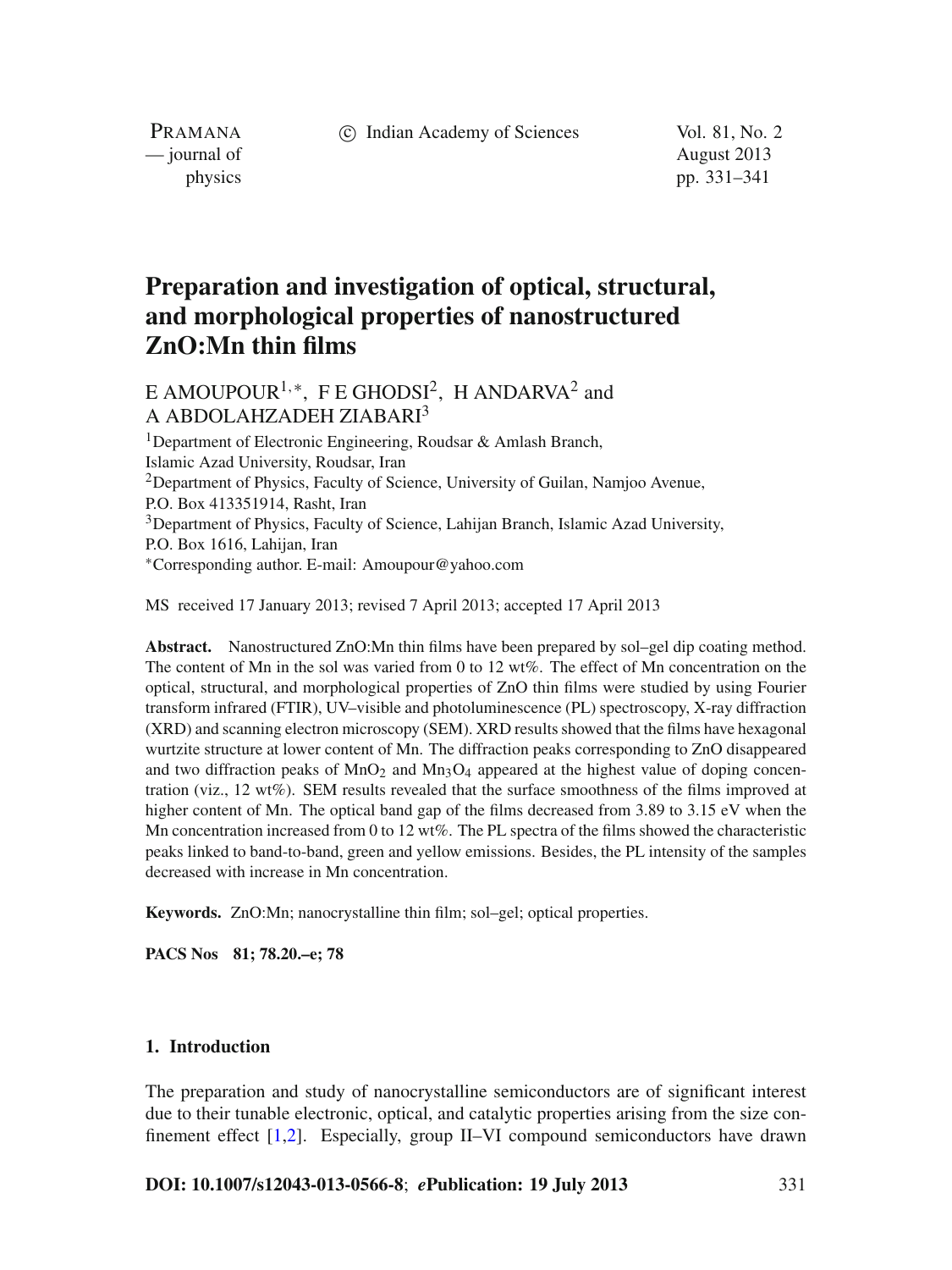*E Amoupour et al*

much attention due to their several advantages [\[3\]](#page-9-2). Because of its unique electrical, optical, and piezoelectric properties, ZnO has been used in a number of devices [\[4](#page-9-3)[,5\]](#page-9-4). ZnO is considered as a significant optoelectronic device material for use in the blue and violet regions because of its wide band gap (∼3.37 eV). Moreover, due to its piezoelectric properties, ZnO thin films have widely been used in the surface-acoustic wave (SAW) devices [\[6](#page-9-5)]. Ordered *c*-axis orientation of ZnO crystallites is desirable for applications where crystallographic anisotropy is a prerequisite for piezoelectric surface-acoustic wave or acousto-optic devices [\[7\]](#page-9-6). ZnO nanostructures find applications in short-wavelength light-emitting diodes [\[8](#page-9-7)], field-emission devices [\[9\]](#page-9-8), solar cells [\[10\]](#page-9-9), and sensors [\[11](#page-9-10)].

There are several reports on the preparation of ZnO thin films by different methods such as pulsed laser deposition [\[12](#page-9-11)], RF magnetron sputtering [\[13](#page-9-12)], chemical vapour deposition (CVD) [\[14](#page-9-13)], molecular beam epitaxy (MBE) [\[15](#page-9-14)], spray pyrolysis [\[16](#page-9-15)], etc. However, only a few reports are available on the optical behaviour of Mn-doped ZnO thin films prepared by chemical sol–gel process [\[17](#page-9-16)[,18\]](#page-9-17). Sol–gel dip-coating is a thin film deposition technique that has many benefits, such as easier composition control, better homogeneity, and lower cost [\[19\]](#page-9-18). ZnO is an n-type semiconductor and the electrical conductivity of the undoped ZnO thin films is mainly due to either the oxygen vacancy or the presence of interstitial Zn in ZnO lattice [\[20](#page-9-19)]. The resistivity of ZnO thin films depends largely on the type of doping and preparation technique and can be varied from  $10^{-4}$  to  $10^{10}$   $\Omega$  cm. The nature of the doping material may affect the electronegativity because of the different ionic radius between Zn and the doping element. So far, many reports are available on ZnO being doped with In, Al, Ga, P, N, Li, Mg, etc. for improving its electrical and optical properties [\[21](#page-9-20)[,22\]](#page-9-21). Some articles on Mn-doped ZnO films have concentrated on the ferromagnetic properties [\[23](#page-9-22)[,24](#page-9-23)].

These suggest that, regardless of the methods of preparation, ZnO possesses a great potential to be treated more fundamentally. Particularly, the possible correlation between the physical characteristics like structural, morphological, and optical features is still an open problem. As a transition metal, Mn would be a proper candidate to tune the band gap and also control the growth rate of the nanograins.

In the present work, we try to conduct an investigation on the effects of Mn doping on the structural, morphological, optical, and photoluminescence properties of ZnO thin films and study the probable correlation between them.

#### **2. Experimental details**

Using sol–gel dip-coating method, Mn-doped ZnO thin films were deposited onto a glass substrate. Before deposition, the substrates were carefully washed with a detergent and then rinsed by distilled water and cleaned with acetone by an ultrasonic cleaner.

The starting solution was synthesized using zinc acetate dihydrate  $(Zn(CH_3COO)_2.2H_2O)$ as the source of Zn, 2-propanol (0.6 M) as the solvent and diethanolamine ([DEA]/  $[Zn^{2+}] = 1$ ) as the stabilizer. Initially, zinc acetate dihydrate was dissolved in 2-propanol and the obtained mixture was heated and stirred for 1 h using a magnetic stirrer. Then, manganese acetate tetrahydrate was added to the solution as the Mn source to prepare thin films of various concentrations of Mn doping (0, 1, 3, 5, 8 and 12 wt%). Finally, the sol was heated and stirred for 1 h. The withdrawn speed (the speed that the coated substrate is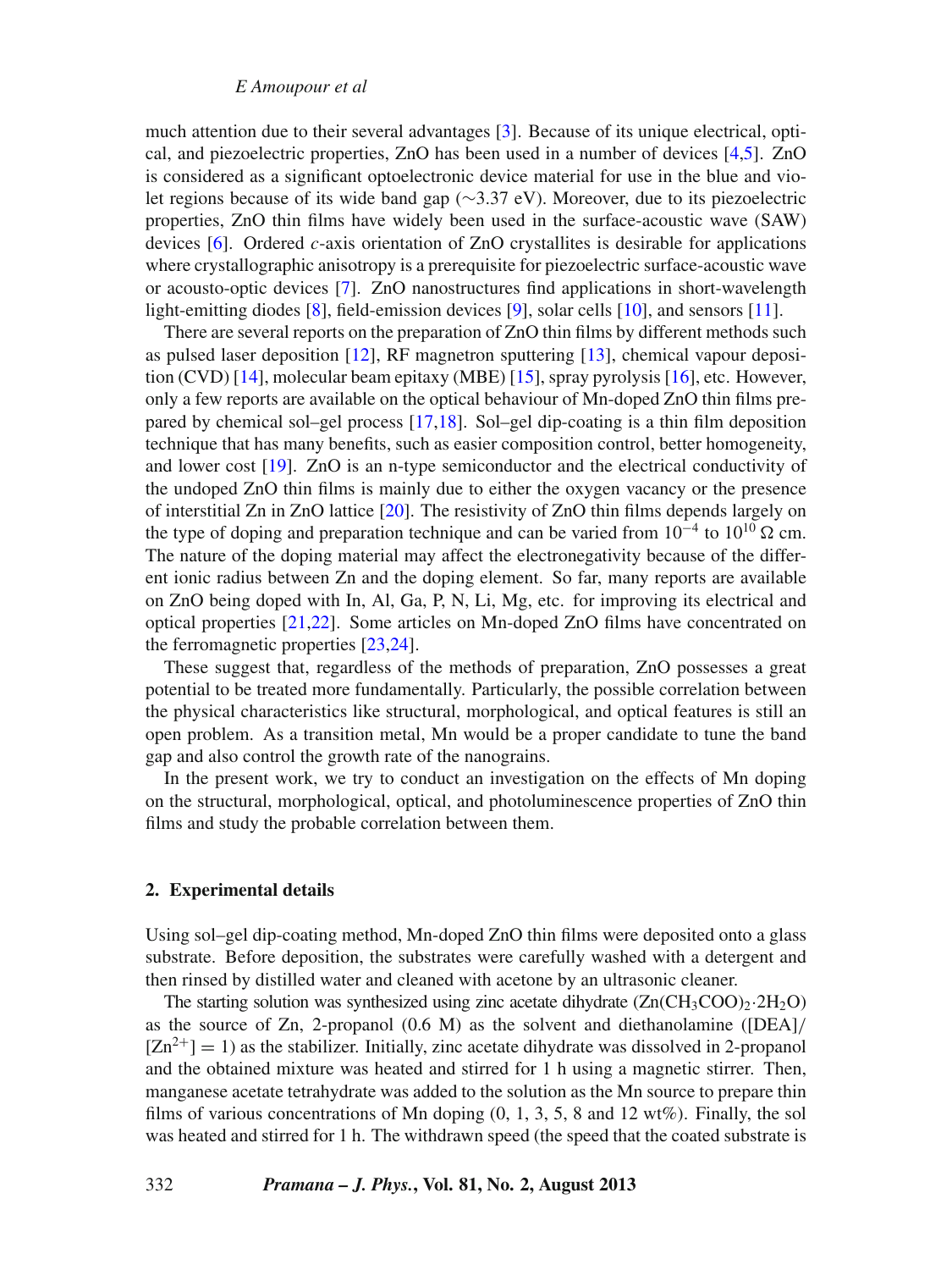pulled up) was kept at 9 cm/min. After each deposition, all samples were dried at 210◦C for 20 min to remove the solvent and organic residuals. Finally, the films were annealed at 450◦C for 60 min in air ambient. Also, the drop-casted films were prepared at the same condition with higher thickness.

The optical transmission spectra of Mn-doped ZnO thin films were measured using a Varian Cary100 UV–vis spectrophotometer. The optical constants of the films were determined using point-wise unconstrained minimization approach (PUMA) and fitting the data to the Cauchy formula for thin films [\[25\]](#page-9-24). Infrared spectrum of the samples was measured by using Fourier transform infrared (FTIR) spectrophotometer (Bruker model Vertex 70) for identifying the molecular composition. An analysis of the crystalline structure and the texture of the films were performed by a Philips PW-1840 diffractometer using Cu K<sub>α</sub> radiation ( $\lambda = 0.154$  nm). The surface morphology of the films was investigated by SEM (Philips, XL30) with 15 kV accelerating voltage. The photoluminescence spectra of the films were examined by Perkin Elmer (LS 55) fluorescence spectrometer under excitation at 297 nm.

#### **3. Results and discussion**

XRD patterns of the undoped and Mn-doped ZnO thin films are shown in figure [1.](#page-2-0) As can be seen from figure [1,](#page-2-0) there are three peaks for the bare ZnO which is identified as having the wurtzite structure. The peaks corresponding to this structure in this pattern are  $(1 0 0)$ , (0 0 2), and (1 0 1) appearing at  $2\theta$  values of  $31.82^\circ$ ,  $34.47^\circ$ , and  $36.74^\circ$ , respectively. On the other hand, when Mn concentration increases, the intensity of the peak decreases. It can also be observed that the characteristic peaks of ZnO disappear as Mn incorporation

<span id="page-2-0"></span>

**Figure 1.** XRD patterns of ZnO:Mn thin films at 0, 1, 3, 5, 8 and 12 wt% Mn concentrations.

*Pramana – J. Phys.***, Vol. 81, No. 2, August 2013** 333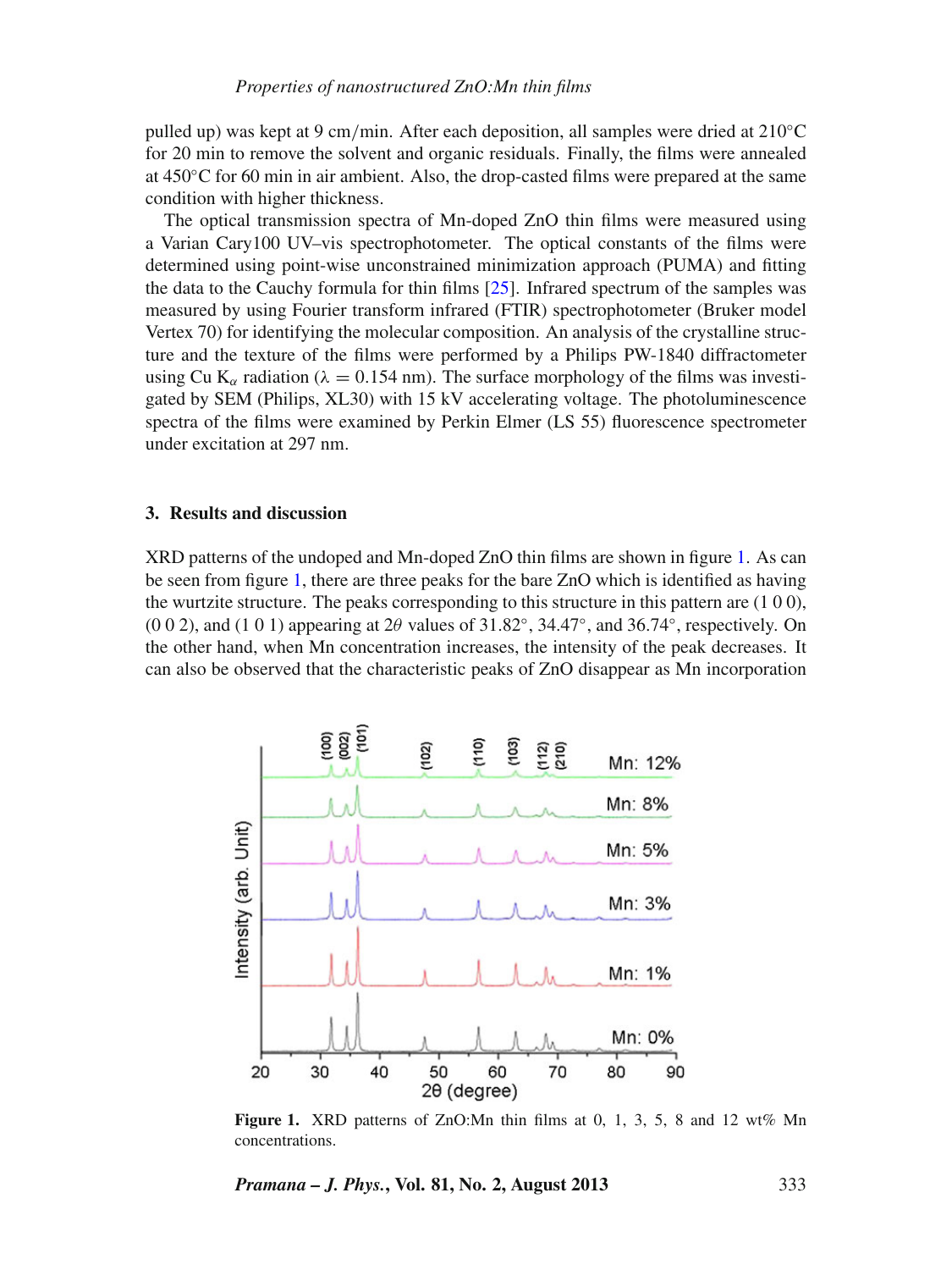#### *E Amoupour et al*

reaches 12 wt% and two diffraction peaks corresponding to  $MnO<sub>2</sub>$  and  $Mn<sub>3</sub>O<sub>4</sub>$  phases with (2 1 1) and (2 2 0) planes around  $38.25^\circ$  and  $44.43^\circ$  [\[26](#page-9-25)[,27\]](#page-9-26) appear. Due to the low thickness of the films, to ensure the reliability of the peaks of XRD patterns, the dropcasted films were prepared just under the same condition of the ordinary films. It was revealed that the peak intensity enhanced drastically for the drop-casted films in comparison with dip-coated ones. Moreover, additional peaks of ZnO appear while the diffraction peaks of  $MnO<sub>2</sub>$  and  $Mn<sub>3</sub>O<sub>4</sub>$  disappear because of their lower intensity compared to ZnO peaks.

The grain size of the films was calculated by Scherer's formula [\[28\]](#page-9-27) and the results are given in table [1.](#page-3-0) Overall, the grain size decreases with Mn concentration. The lattice parameters were obtained by the following equations [\[29\]](#page-9-28):

$$
a = \sqrt{\frac{1}{3} \frac{\lambda}{\sin \theta}},\tag{1}
$$

$$
c = \frac{\lambda}{\sin \theta}.\tag{2}
$$

The corresponding values for the bulk material are  $a_0 = 3.25 \text{ Å}$  and  $c_0 = 5.21 \text{ Å}$ .

The scanning electron microscopy (SEM) was used to study the morphology of the present ZnO:Mn thin films. Figure [2](#page-4-0) illustrates the micrographs of the nanostructured ZnO:Mn thin films prepared by sol–gel dip-coating method. The SEM image taken from bare ZnO shows a granular pattern with spherical shapes distributed within it. This type of surface morphology was observed for samples with different Mn content. However, when Mn content increases, the size of granules decreases and the surface of the film shows smoother morphology. As shown in figure [2f](#page-4-0), the granular size of ZnO thin films with 12 wt% of Mn content is very small and cannot be distinguished well by the present SEM micrographs. These results confirm that introducing manganese hinder the growth of granules as reported in [\[30](#page-9-29)[,31](#page-9-30)].

To prepare samples for FTIR analysis, first the prepared sol was strewed on the surface of the substrate and then the heat treatment that was explained for the ordinary samples was given. Afterwards, freestanding thick films were obtained by scratching the surface

| Mn Content  | Grain size (nm) | Lattice parameters $(\AA)$ |               |
|-------------|-----------------|----------------------------|---------------|
|             |                 | a                          | $\mathcal{C}$ |
| Undoped ZnO | 18              | 3.03                       | 5.26          |
| $1\%$       | 18              | 3.03                       | 5.26          |
| $3\%$       | 17              | 3.03                       | 5.26          |
| 5%          | 16              | 3.02                       | 5.24          |
| 8%          | 15              | 2.70                       | 4.69          |
| $12\%$      | 12              | 2.71                       | 4.70          |
|             |                 |                            |               |

<span id="page-3-0"></span>**Table 1.** The calculated grain and lattice parameters for nanostructured ZnO:Mn thin films.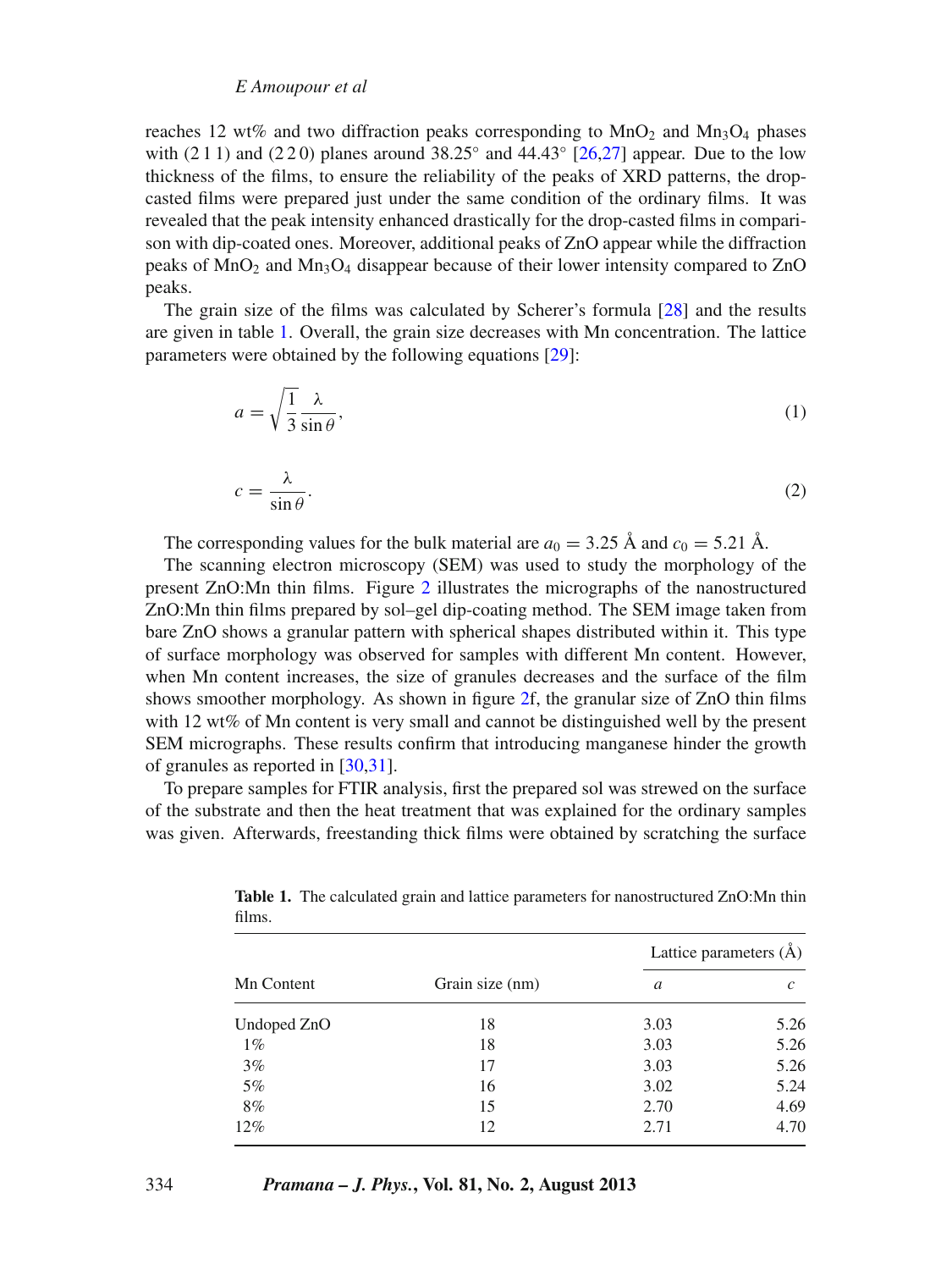<span id="page-4-0"></span>

**Figure 2.** SEM micrographs of nanostructured ZnO:Mn thin films at various Mn concentrations, (a) undoped, (b) 1 wt%, (c) 3 wt%, (d) 5 wt%, (e) 8 wt%, and (**f**) 12 wt%.

*Pramana – J. Phys.***, Vol. 81, No. 2, August 2013** 335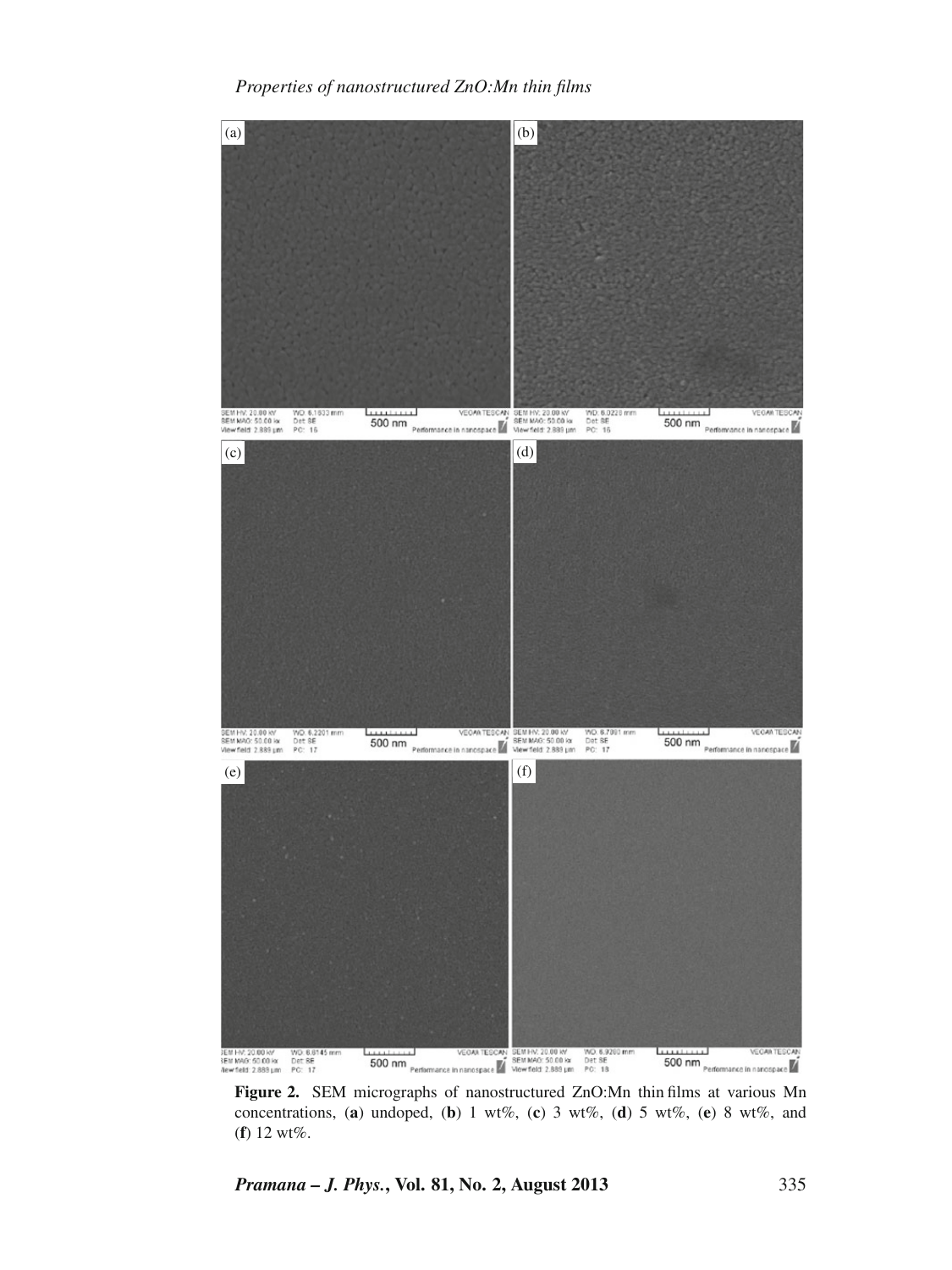*E Amoupour et al*

<span id="page-5-0"></span>

**Figure 3.** FTIR spectra of Mn-doped ZnO at 0, 1, 3, 5, 8, and 12 wt% Mn doping concentrations.

of the substrate. Finally, KBr pellets were prepared from different wt% of Mn-doped ZnO powders, and the spectrum was measured.

The FTIR spectra of the pure ZnO indicate three peaks (figure [3\)](#page-5-0). The broad peak around 3471 cm<sup>-1</sup> or should be absorbed water in acetates [\[32\]](#page-9-31). The band at ∼3751 cm<sup>-1</sup> is related to the N–H vibration mode related to DEA (as the stabilizer). The intensity of the peaks increases as the concentration of Mn increases. Additionally, two broad peaks gradually emerge as the concentration of Mn increases. These peaks are observed at ∼1850 cm<sup>-1</sup> and ∼2085 cm<sup>-1</sup> and can be assigned to the asymmetric and symmetric  $C=O$  stretching mode of acetate groups [\[33](#page-9-32)]. It seems that with increasing Mn concentration, the concentration of acetate ion (CH3COO<sup>−</sup>) increases. The most important change is the formation of a peak below 443 cm<sup>-1</sup>, that may be due to the Zn–O and (Zn–Mn)–O stretching modes [\[33\]](#page-9-32). A peak with low intensity at  $\sim$ 761 cm<sup>-1</sup> can be ascribed to the ZnO stretching mode, as reported in [\[34\]](#page-9-33).

The spectral behaviour of transmittance in the range of 200 to 800 nm for ZnO:Mn thin films are shown in figure [4.](#page-6-0) The figure shows an average optical transparency between 80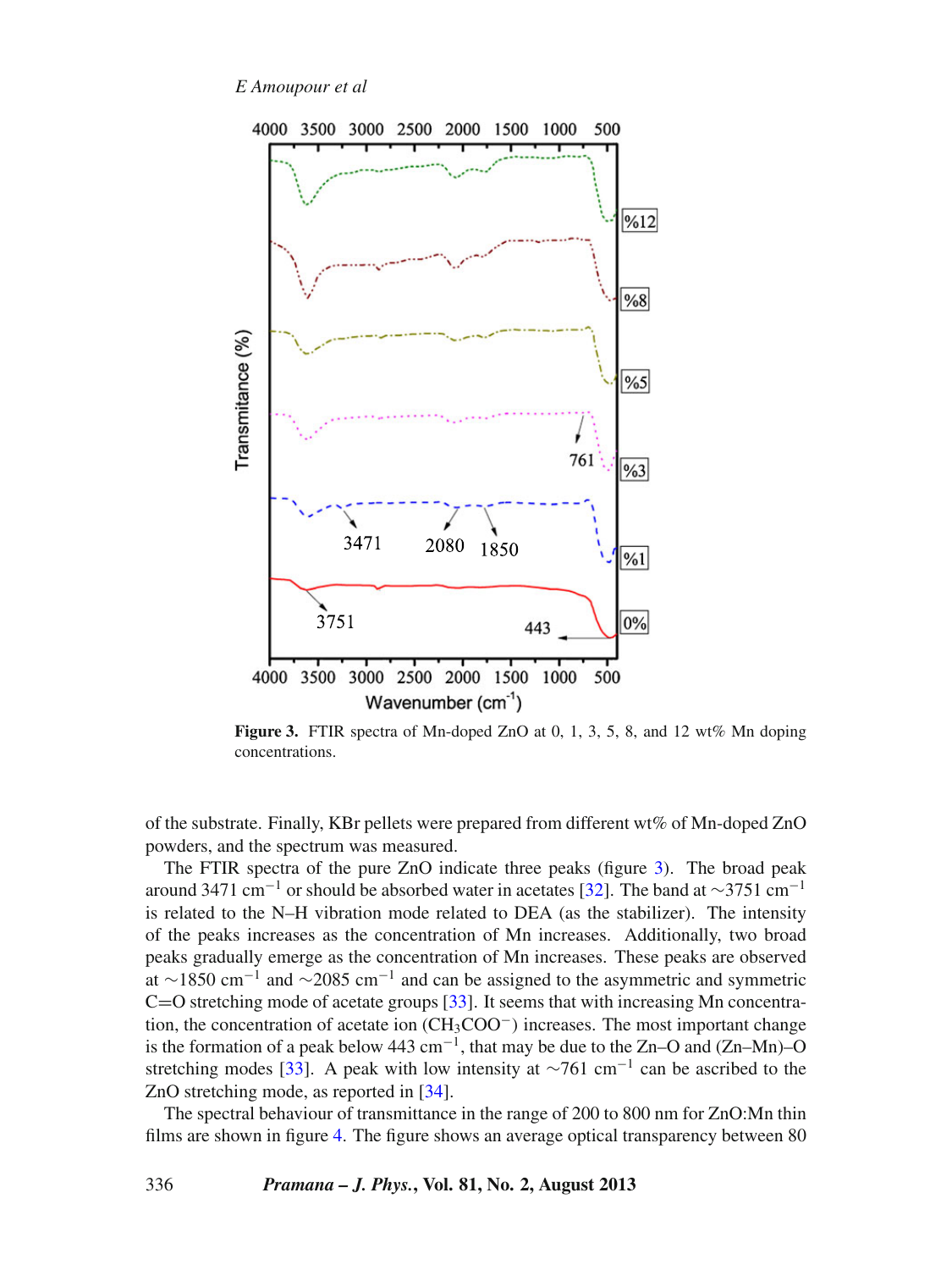<span id="page-6-0"></span>

**Figure 4.** The transmission spectra of the Mn-doped ZnO thin films vs. wavelength.

and 90% in the visible region of the spectrum. Obviously, with increasing Mn concentration in ZnO:Mn thin films, the transmittance increases tardily until it reaches its highest value (viz. 89% for 3 wt% of Mn). However, with increasing doping percentage up to 12 wt%, the transmittance reduces to 84%. Another aspect of the measured transmittance spectra is that the absorption edge of the films will be shifted to shorter wavelengths with doping up to 3 wt% of Mn and then shifted to longer wavelengths for higher levels of doping. To examine this assumption, we calculated the band gap value of the samples by means of optical data and the well-known Tauc formula (figure [5](#page-7-0) and table [2\)](#page-7-1). Clearly, in coincidence with transmittance spectrum, the maximum/minimum band gap belongs to the sample with 1 wt%/12 wt% of Mn content.

Another thing that seems noteworthy in the optical transmission spectra of undoped, 1 wt%, 3 wt% and 5 wt% doped samples, is a shoulder at lower wavelengths in the vicinity of optical edge. This may be related to the Urbach tail that usually extends into the band edge due to some thermal/static structural disorder and impurities in thin films [\[35](#page-9-34)]. The optical band gap, refractive index, and thickness of ZnO:Mn thin films with various concentrations of Mn are given in table [2.](#page-7-1) By introducing dopants, many of the characteristics of a semiconductor would change due to either high concentration of impurities or high carrier concentration. These factors may induce some effects such as Mott transition, the Burstein–Moss shift, band-tailing effects, and band-gap renormalization [\[36\]](#page-9-35). With  $Mn^{2+}$  incorporation up to 1 wt%, the band-gap value enhances which then decreases suddenly for higher Mn concentrations. The sudden increase in the band gap with Mn may be due to the well-known Burstein–Moss effect though it is a fact that the band gap of MnO (4.2 eV) is larger than ZnO (3.2 eV). Hence, the decrease in band gap at higher doping concentration can be a consequence of band gap narrowing or band gap renormalization as explained elsewhere [\[4](#page-9-3)[,37](#page-9-36)[,38](#page-9-37)].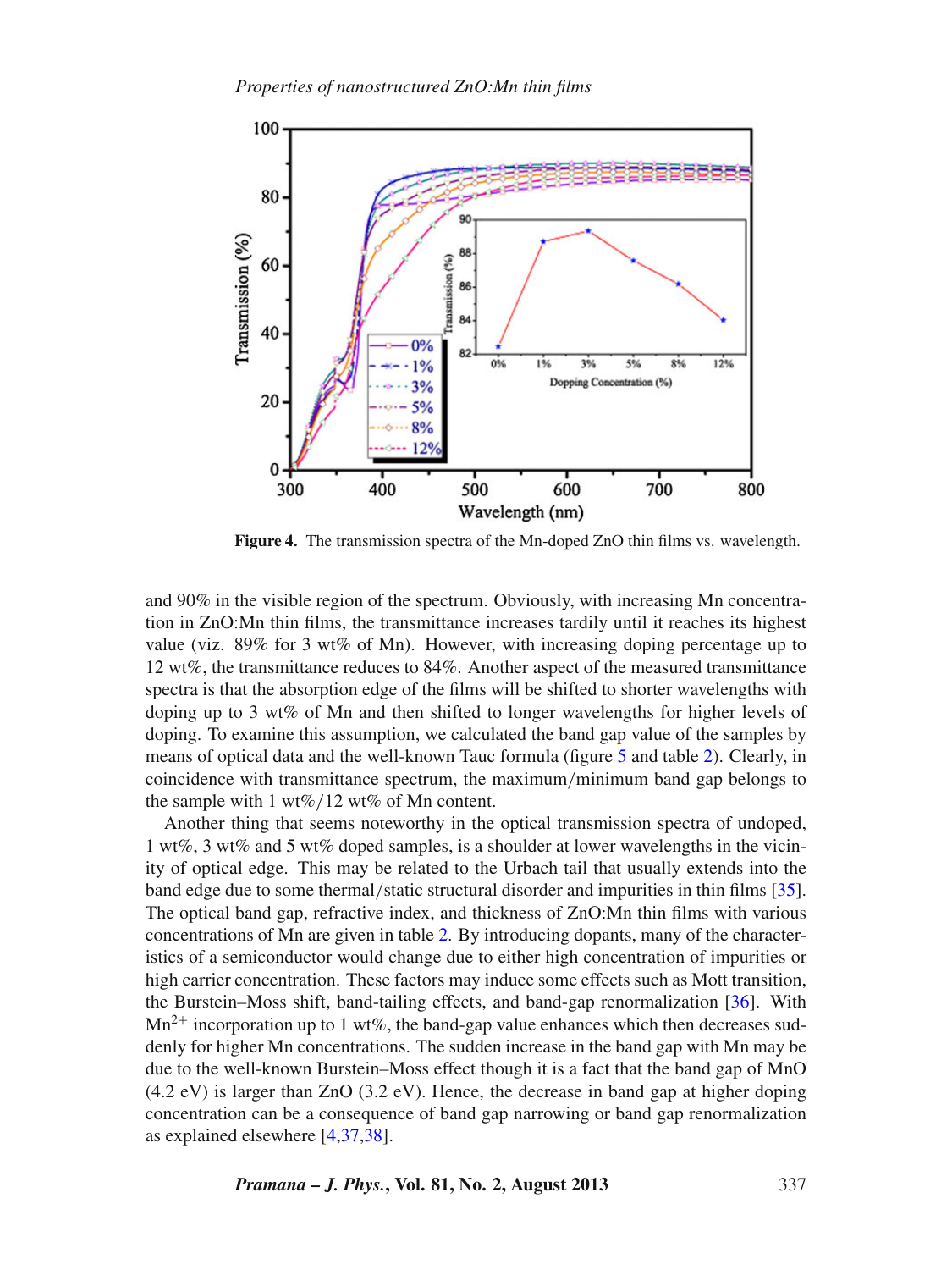<span id="page-7-0"></span>

**Figure 5.** The plots of  $(\alpha h \nu)^2$  vs. photon energy of nanstructured ZnO:Mn thin films.

Figure [6](#page-8-0) shows the room-temperature PL spectra of the nanocrystalline ZnO thin films with different Mn concentrations. As it is obvious from figure [6,](#page-8-0) the PL intensity decreases with increase in Mn concentration that might be attributed to the occurrence of some non-radiative recombination processes during Mn doping [\[39\]](#page-10-0). The UV emission, centred at ∼376 nm, is attributed to the near band edge (NBE) free excitation transitions which can happen even at room temperature for ZnO. The peak around 400 nm (3.10 eV) is very intense and the origin of the corresponding emission is not clear so far  $[40]$ . It is probably caused by the electron transition from the energy level of interstitial Zn to valance band [\[41](#page-10-2)[,42](#page-10-3)]. The appearance of 400 nm peak probably implies the existence of Zn interstitials in these sol–gel-derived ZnO nanostructured thin films [\[43](#page-10-4)]. The high intensity of 400 nm peak in the undoped ZnO film suggests that a large amount of interstitial Zn may be present in the mentioned case. Also, the peak at 489 nm is related to the transition from energy level of singly ionized interstitial zinc  $(Zn_i)$  to local zinc vacancy

| Mn Content | Band Gap (eV) | Refractive index<br>$(\lambda = 550$ nm) | Film thickness<br>(nm) |
|------------|---------------|------------------------------------------|------------------------|
| $0\%$      | 3.89          | 1.73                                     | 155                    |
| $1\%$      | 3.90          | 1.71                                     | 145                    |
| 3%         | 3.84          | 1.60                                     | 110                    |
| 5%         | 3.82          | 1.70                                     | 165                    |
| 8%         | 3.20          | 1.73                                     | 140                    |
| 12%        | 3.15          | 1.78                                     | 140                    |

<span id="page-7-1"></span>**Table 2.** The band-gap energy, refractive index, and film thickness of nanostructured ZnO:Mn thin films prepared by sol–gel.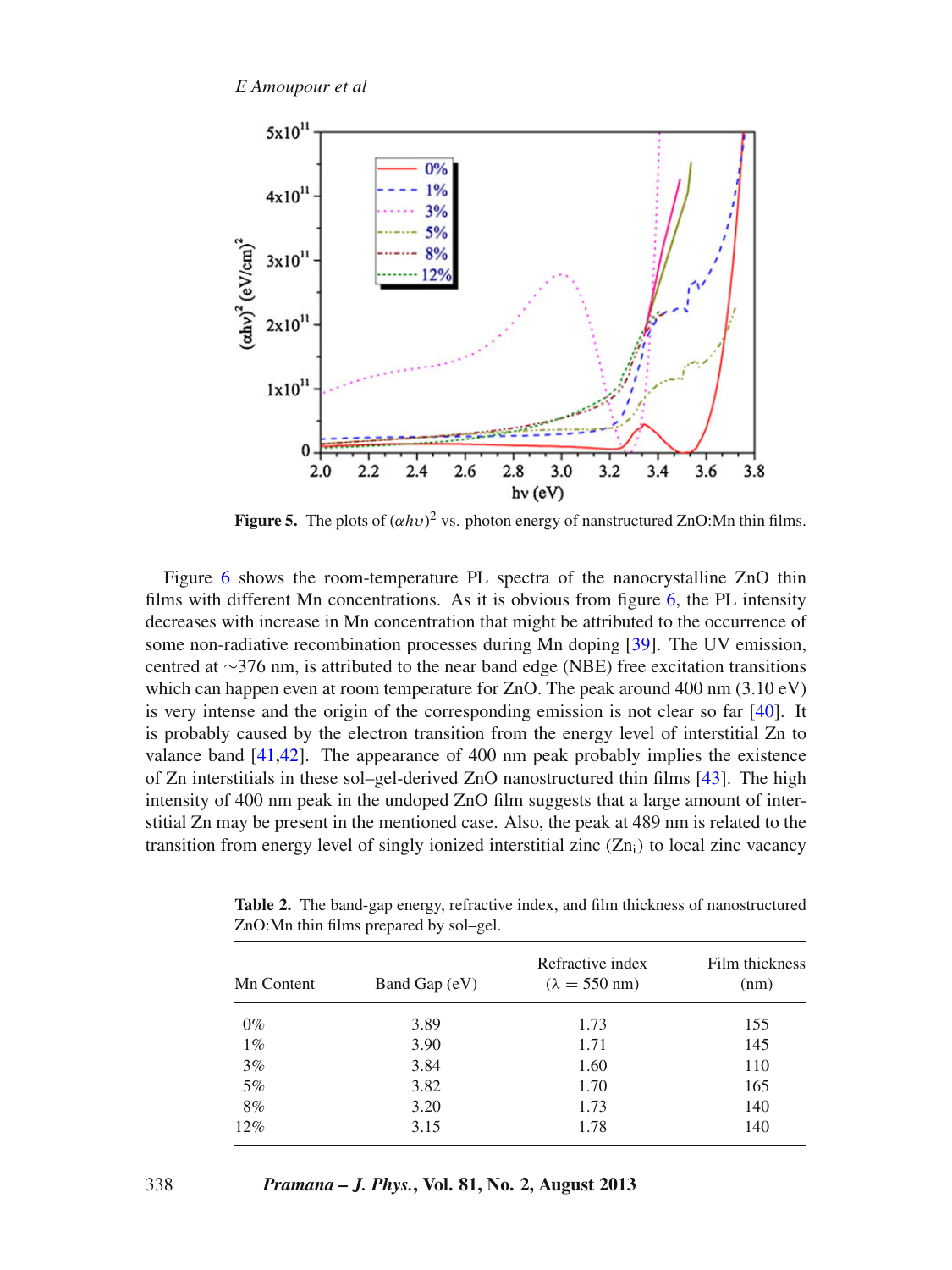<span id="page-8-0"></span>

**Figure 6.** Photoluminescence (PL) spectra of ZnO:Mn thin films with various Mn concentrations.

 $(V_{\rm Zn})$  level [\[43](#page-10-4)]. Generally, the visible emission band of ZnO contains green and yellow emissions attributed to the single ionized oxygen vacancy  $(V_0^+)$  and the single negatively charged interstitial oxygen ion  $(O_i^-)$  [\[44](#page-10-5)]. The corresponding emission peaks are shown in figure [6.](#page-8-0) Furthermore, a broad emission peak around 580 nm is dominant for all samples. This may be ascribed to the deep level emission (DLE) luminescence bands. The DLE band is attributed to the defect states (acceptors) within the band gap of ZnO nanostructured thin films [\[45](#page-10-6)].

#### **4. Conclusion**

Undoped and Mn-doped nanostructured ZnO thin films with different Mn doping concentrations were successfully prepared using sol-gel dip-coating technique. At lower concentration of Mn doping, the X-ray diffraction pattern showed that the ZnO thin films possess the hexagonal wurtzite structure. With increasing Mn concentration, it was found that the crystalline structure changed and new phases linked to  $MnO<sub>2</sub>$  and  $Mn<sub>3</sub>O<sub>4</sub>$ appeared at 12 wt% of Mn content. SEM images revealed reduction of granular size with increase in Mn doping concentration. The optical transmittance of the prepared thin films showed that the films are transparent in the visible region of the spectrum and the transparency increases steadily to 89% for 3 wt% of Mn concentration and then decreases to 84% for 12 wt% of Mn concentration. Upon increasing the Mn concentration, the optical band gap of the films decreased from 3.89 to 3.15 eV. The PL spectra of the present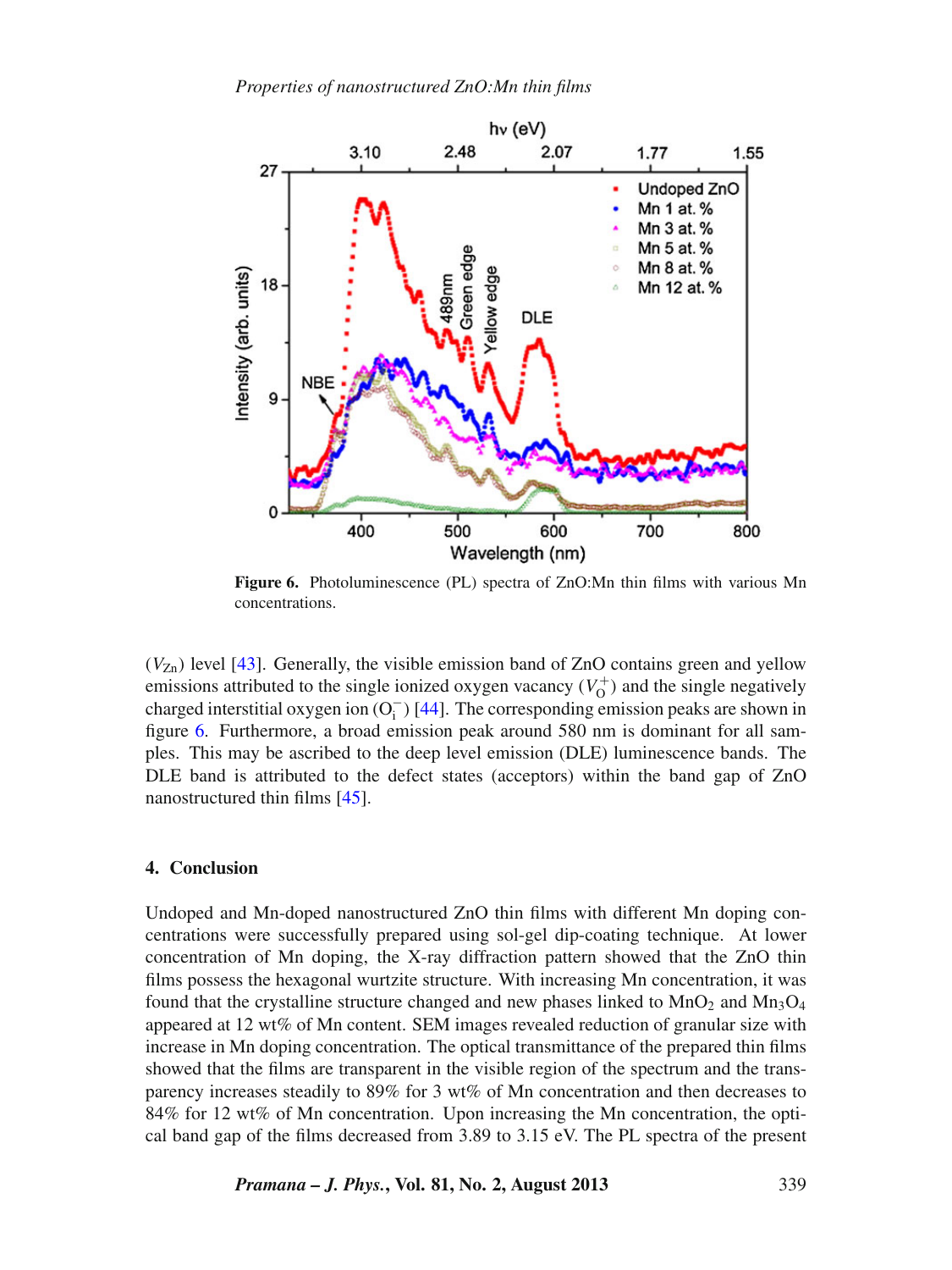*E Amoupour et al*

nanocrystalline ZnO:Mn thin films showed the presence of several emission peaks pertinent to free excitation transitions, interstitial Zn, local zinc vacancy, single ionized oxygen vacancy, and deep level emissions.

### **References**

- <span id="page-9-0"></span>[1] A Abdolahzadeh Ziabari and F E Ghodsi, *Sol. Energy Mater. Sol. Cells* **105**, 249 (2012)
- <span id="page-9-1"></span>[2] A Abdolahzadeh Ziabari and F E Ghodsi, *J. Mater. Sci: Mater. Electron.* **23**, 1628 (2012)
- <span id="page-9-2"></span>[3] N Karar, F Singh and B R Mehta, *J. Appl. Phys.* **95**, 656 (2004)
- <span id="page-9-3"></span>[4] A Abdolahzadeh Ziabari and F E Ghodsi, *Thin Solid Films* **520**, 1228 (2011)
- <span id="page-9-4"></span>[5] A Abdolahzadeh Ziabari and S M Rozati, *Physica B* **407**, 4512 (2012)
- <span id="page-9-5"></span>[6] J B Lee, M H Lee and C K Park, *Thin Solid Films* **447**, 296 (2004)
- <span id="page-9-6"></span>[7] E Y M Lee, N Tran, J Russell and R N Lamb, *J. Appl. Phys.* **92**, 2996 (2002)
- <span id="page-9-7"></span>[8] M H Huang, S Mao, H Feick, H Yan, Y Wu, H Kind, E Weber, R Russo and P Yang, *Science* **292**, 1897 (2001)
- <span id="page-9-8"></span>[9] C J Lee, T J Lee, S C Lyu, Y Zhang, H Ruh and H J Lee, *Appl. Phys. Lett.* **81**, 3648 (2002)
- <span id="page-9-9"></span>[10] K Keis, E Magnusson, H Lindstrom, S E Lindquist and A Hagfeldt, *Sol. Energy Mater. Sol. Cells* **73**, 51 (2002)
- <span id="page-9-10"></span>[11] Y Hu, X Zhou, Q Han, Q Cao and Y Huang, *Mater. Sci. Eng. B* **99**, 41 (2003)
- <span id="page-9-11"></span>[12] E S Shim, H S Kang and J S Kang, *Appl Surf. Sci.* **186**, 474 (2002)
- <span id="page-9-12"></span>[13] P Nunes, D Costa and E Fortunato, *Vacuum* **64**, 293 (2002)
- <span id="page-9-13"></span>[14] Y Kashiwaba, F Katahira and K Haga, *J. Crystal Growth* **221**, 431 (2000)
- <span id="page-9-14"></span>[15] K Ogata, K Sakurai and S Fujita, *J. Crystal Growth* **214**, 312 (2000)
- <span id="page-9-15"></span>[16] D F Paraguay, L W Estrada and N D R Acosta, *Thin Solid Films* **350**, 192 (1999)
- <span id="page-9-16"></span>[17] M Nirmala and A Anukaliani, *Photon. Lett. Pol.* **2**, 189 (2010)
- <span id="page-9-17"></span>[18] S Suwanboon, T Ratana and T Ratana, *Walailak J. Sci. Tech.* **4**, 111 (2007)
- <span id="page-9-18"></span>[19] A Abdolahzadeh Ziabari and F E Ghodsi, *J. Alloys Compounds* **509**, 8748 (2011)
- <span id="page-9-19"></span>[20] J H Lee, K H Ko and B O Park, *J. Crystal Growth* **247**, 119 (2003)
- <span id="page-9-20"></span>[21] K Y Cheong, N Muti and S R Ramanan, *Thin Solid Films* **410**, 142 (2002)
- <span id="page-9-21"></span>[22] J Liu, W Weng and W Ding, *Surf. Coat. Technol.* **198**, 274 (2005)
- <span id="page-9-22"></span>[23] S W Jung, S J An and G C Yi, *Appl. Phys. Lett.* **80**, 4561 (2002)
- <span id="page-9-23"></span>[24] J Alaria, P Turek and M Bernard, *Chem. Phys. Lett.* **415**, 337 (2005)
- <span id="page-9-24"></span>[25] E G Birgin, I Chambouleyron and J M Martínez, *J. Comput. Phys.* **151**, 862 (1999)
- <span id="page-9-25"></span>[26] X Wang, X Wang, W Huang, P J Sebastian and S Gamboa, *J. Power Sources* **140**, 211 (2005)
- <span id="page-9-26"></span>[27] K J Kim and Y R Park, *J. Crystal Growth* **270**, 162 (2004)
- <span id="page-9-27"></span>[28] B D Cullity, *Elements of X-ray diffraction*, 2nd edn (Addison-Wesley, London, 1978)
- <span id="page-9-28"></span>[29] N Shakti, *Appl. Phys. Res.* **12**, 1530 (2010)
- <span id="page-9-29"></span>[30] G Srinivasan and J Kumar, *J. Crystal Growth* **310**, 1841 (2008)
- <span id="page-9-30"></span>[31] W Chen, J Wang and M Wang, *Vacuum* **81**, 894 (2007)
- <span id="page-9-31"></span>[32] S Bandyopadhyay, G K Paul, R Roy, S K Sen and S Sen, *Mater. Chem. Phys.* **74**, 83 (2002)
- <span id="page-9-32"></span>[33] S Senthilkumaar, K Rajendran, S Banerjee, T K Chini and V Sengodan, *Mater. Sci. Semicond. Process* **11**, 6 (2008)
- <span id="page-9-33"></span>[34] R N Gayen, K Sarkar, S Hussain, R Bhar and A K Pal, *Indian J. Pure Appl. Phys.* **49**, 470 (2011)
- <span id="page-9-34"></span>[35] A Abdolahzadeh Ziabari *et al*, *Surf. Coat. Technol.* **213**, 15 (2012)
- <span id="page-9-35"></span>[36] L Vina and M Cardona, *Phys. Re*v*. B* **29**, 12 (1984)
- <span id="page-9-36"></span>[37] R A Abram, G J Rees and B L H Wilson, *Ad*v*. Phys.* **27**, 799 (1978)
- <span id="page-9-37"></span>[38] E F Schubert, *Doping in III–V semiconductors* (Cambridge University Press, England, 1993) p. 49